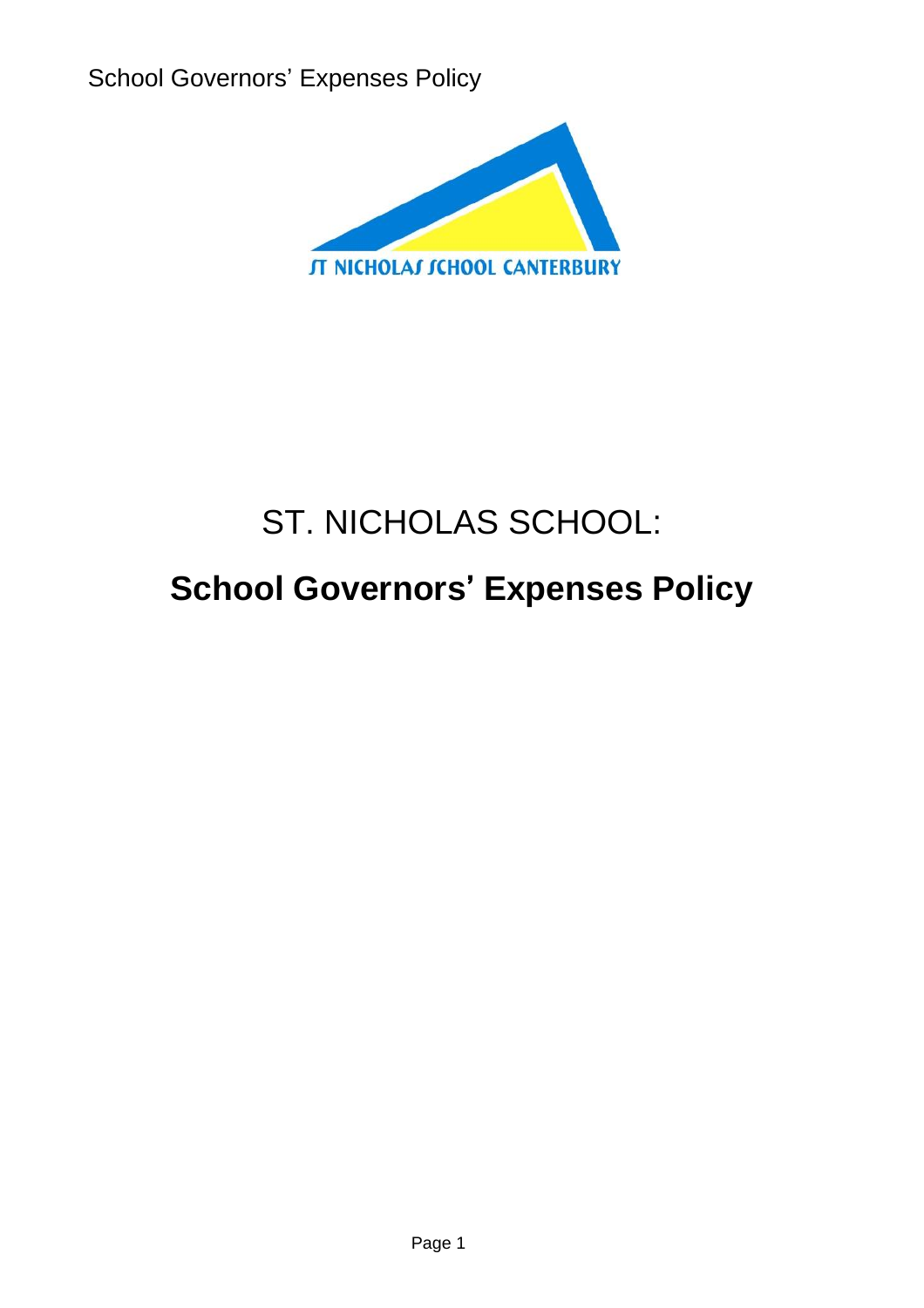## **ST. NICHOLAS SCHOOL: School Governors' Expenses**

### Contents

| 1.  |  |
|-----|--|
| 2.  |  |
| 3.  |  |
| 4.  |  |
| 5.  |  |
|     |  |
|     |  |
|     |  |
|     |  |
|     |  |
|     |  |
|     |  |
|     |  |
|     |  |
|     |  |
| 16. |  |
|     |  |
|     |  |
|     |  |
|     |  |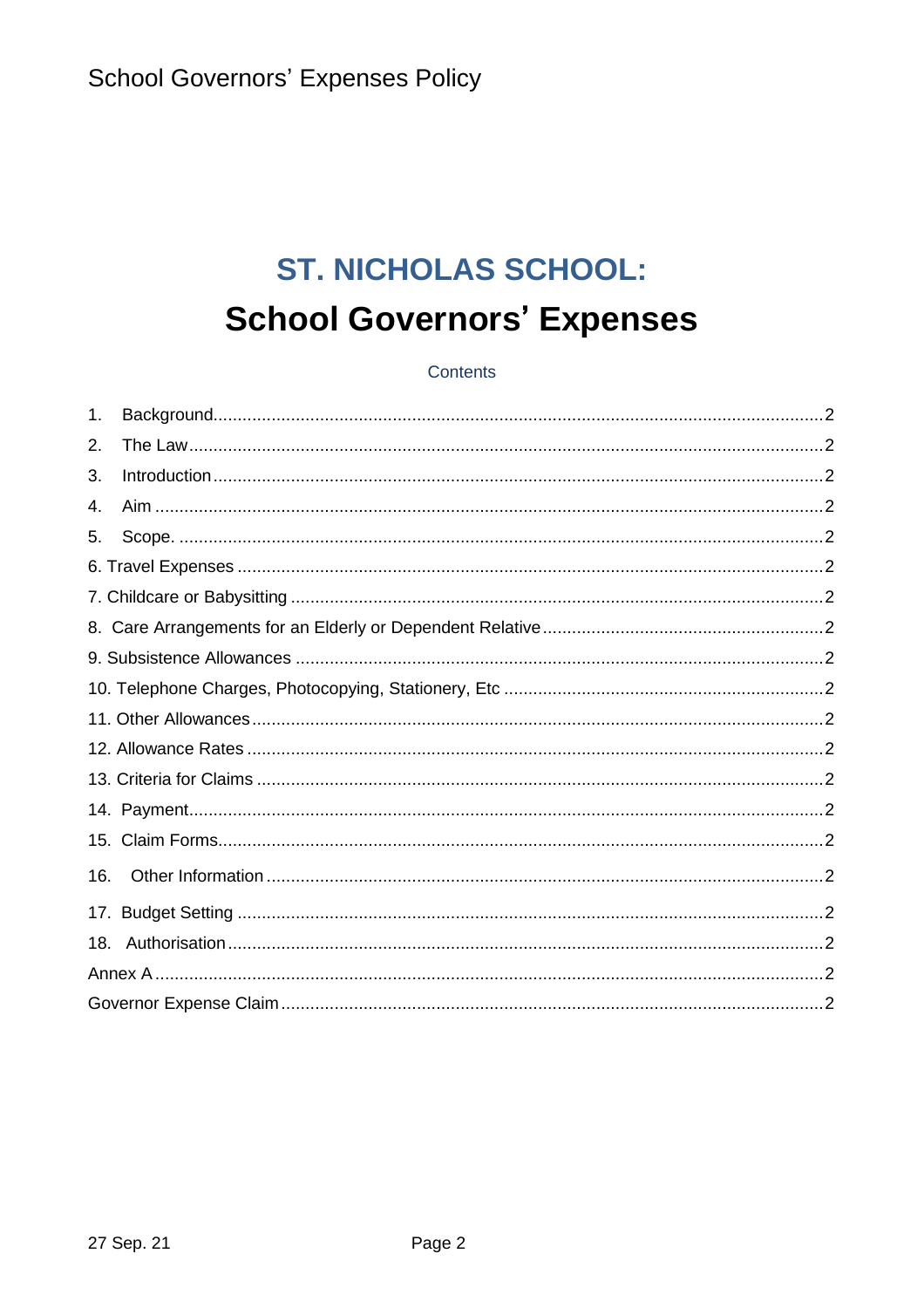### **1. Background**

The DfE considers that school governors should not be out of pocket and should be able to claim allowances for legitimate expenses incurred in carrying out their duties. The allowances paid should relate only to actual costs incurred, apart from mileage costs where any payment should not exceed authorised Inland Revenue mileage allowances.

This ensures that governors are properly informed and equipped to carry out their role, which must be in the best interests of their pupils.

The payment of allowances is not a reward; it is recognition that being a school governor is not a cost-free exercise.

### **2. The Law**

The Education (Governors' Allowances) (England) Regulations 2003 were laid before Parliament on 12 March 2003 and came into force on 1 September 2003. All governors submitting claims are responsible for compliance with this regulation.

#### **3. Introduction**

The St Nicholas Governing decided at a meeting held on 20th March 2013 that it would pay out of pocket expenses to members of the Governing Board. Accordingly, all St Nicholas Governors may claim expenses for attendance on approved duties. The scheme will apply equally to all governors, but it is open to any individual to choose whether or not to claim

The cost of paying these allowances will be a charge on the school budget and the Governing Board Finance & Resources Committee will develop a suitable budget to be set aside.

This policy defines what will qualify for payment. All categories of governor are to be treated equally and the policy covers non-governors who are members of Governing Board Committees.

### **4. Aim**

The aim of this policy is to ensure that elected members of the Governing Board do not incur unnecessary expenditure through undertaking recognised and approved business on behalf of the Governing Board, and that a facility exists which enables the Governing Board to pay reasonable expenses from the school's budget to governors that have incurred them. This facility should be transparent, compliant with audit requirements and adhere to the principles of the Education (Governors' Allowances) Regulations 2003

### **5. Scope.**

In summary, expenses can be claimed for:

- properly convened full Governing Board meetings
- properly convened Committee meetings of the Governing Board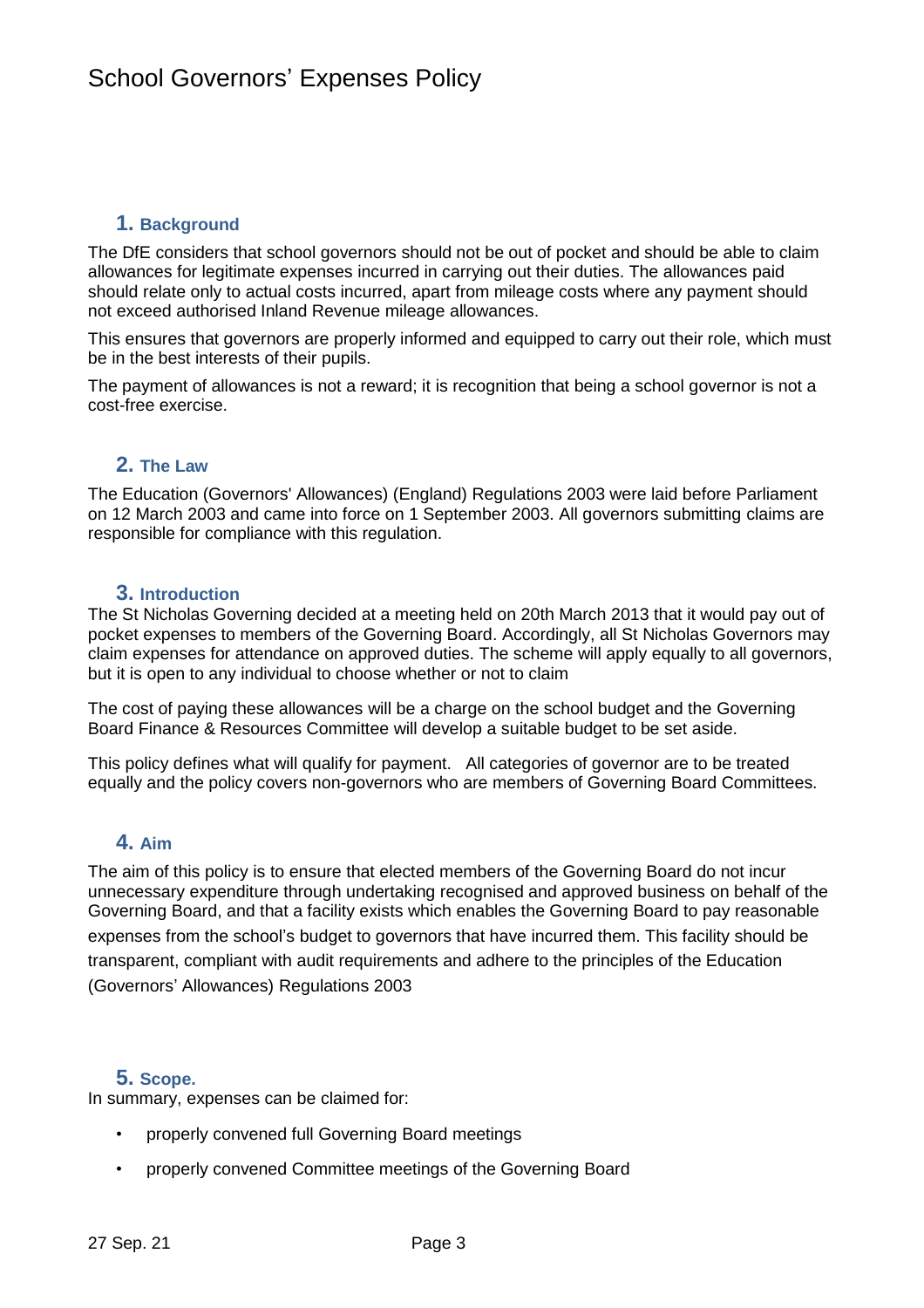- other duties designated by the Governing Board, e.g. acting as a member of a panel approved by the Governing Board for long/short listing/interviewing candidates for a staff appointment.
- governors' formal visits to the school
- formal meetings attended by governors on behalf of the Governing Board where the attendance has been requested or approved by the Governing Board;
- other meetings, training or events requiring the attendance of governors on behalf of the School where the attendance has been requested or approved by the Governing Board;
- governor visits which have been otherwise pre- approved by the Governing Board

#### Eligible expenses include

- child care or babysitting expenses
- care arrangements for an elderly or dependent relative
- travel and subsistence
- training courses,
- others pre-agreed with Chair

The following are excluded

- telephone charges, photocopying, stationery etc.( the school will print e-mailed documents)
- attendance allowance
- loss of earnings.
- casual visits to the school
- where refreshments are provided free (i.e. when the governors do not contribute to the cost)

The Governing Board may vary these rates to meet their particular circumstances. Changes to the rates must be agreed at a full governing board meeting.

#### **6. Travel Expenses**

Travel expenses may be claimed where the distance between the governor's home and the school is greater than 5 miles and does not exceed 15 miles. The Headteacher and any governor who is employed at the school will not be eligible to claim unless an additional return journey has been made to attend.

For journeys outside KCC area, payments will only be made for specific duties which have prior approval by the Chair of the Governing Board.

All payments are on the basis that the journey was undertaken and if governors share transport, only the provider can claim.

#### **7. Childcare or Babysitting**

Governors may claim an allowance for childcare costs incurred on approved. Claims for the actual cost of reimbursement to a registered child-minder or babysitter may be made whilst the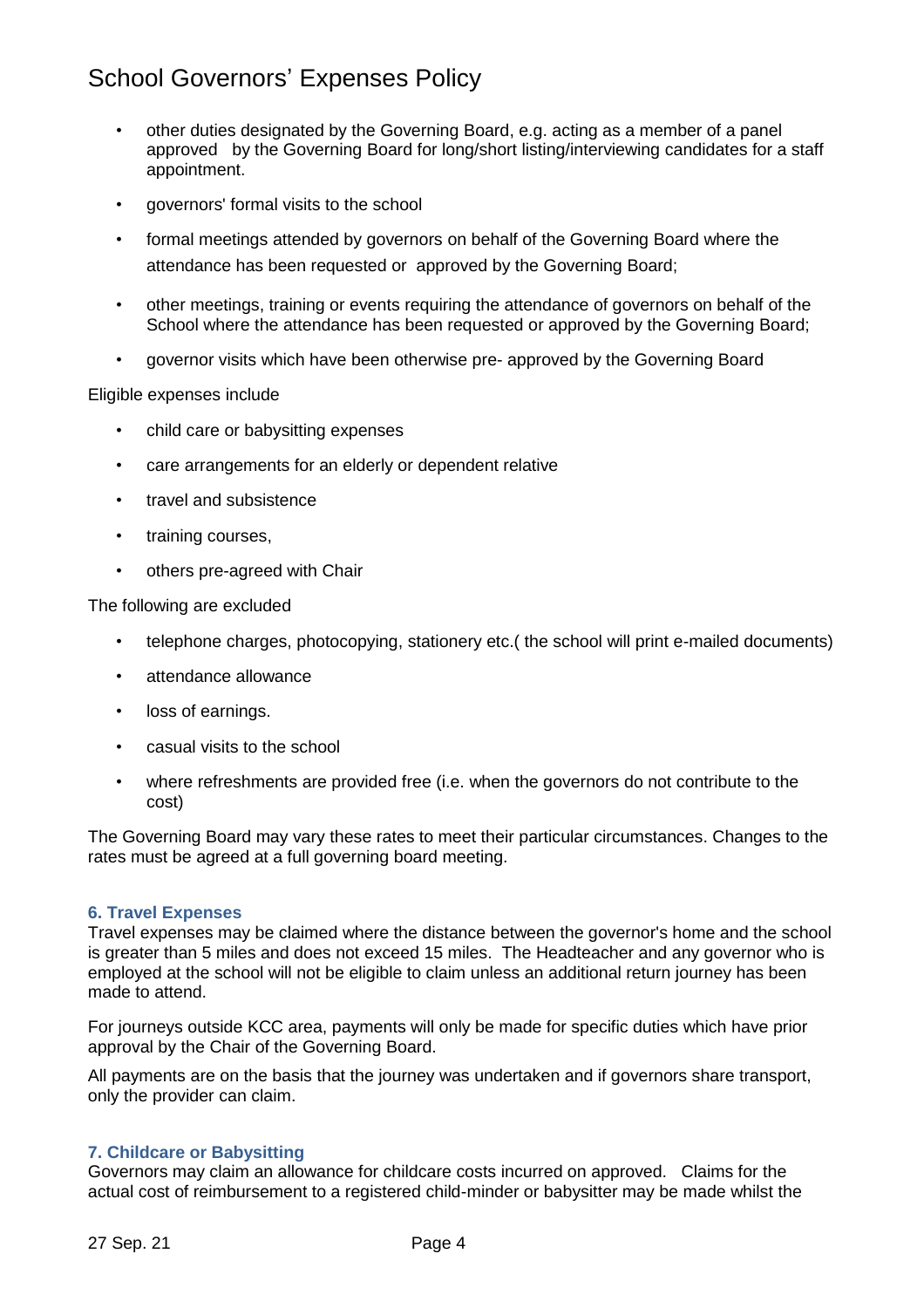governor is attending meetings of the governing board or its committees or other agreed activities, such as training events. Appropriate proof of payment should be submitted.

This excludes situations where the individual has a spouse, partner or other responsible adult who normally lives in the family home to care for his/her child (ren) care for his/her child (ren).

#### **8. Care Arrangements for an Elderly or Dependent Relative**

Costs may be claimed for situations similar to those for child care.

#### **9. Subsistence Allowances**

Subsistence allowances are not attendance allowances, the payment of which must be preauthorised by the Chair

To qualify, an approved duty must exceed 4 hours and the governor must incur out of pocket expenses.

### **10. Telephone Charges, Photocopying, Stationery, Etc**

Where a governor is absolutely unable to use the school's facilities for any of the above and time constraints are of the essence, a claim for reimbursement may be made. Receipted accounts must be kept where appropriate; in all cases a detailed written record should be made and submitted.

#### **11. Other Allowances**

The above list is not exhaustive and the Governing Board will take account of their individual needs. Claims for other allowances should be pre-authorised by the Chair of the Finance & Resources Committee.

### **12. Allowance Rates**

Rates at which allowances are payable are as follows:

- Care Arrangements: The allowance will be the actual expenses incurred up to a maximum of £8 per hour.
- Travel Rates: In accordance with the Inland Revenue Authorised Mileage Rate, which is 40p per mile for cars and vans and 24p mile for motorcycles.
- For public transport, actual costs incurred. However, where more than one class of fare is available, the rate shall be limited to second-class fares. For travel by taxi the cost must not exceed £10 per journey.
- Subsistence: If additional expenses are incurred because work as a governor requires taking meals (i.e. breakfast, lunch or dinner) away from your school area, reimbursement will be made for the food/drink items bought on the day claimed.

### **13. Criteria for Claims**

Governors wishing to make claims under these arrangements are required to seek the prior approval in principle of the Chair of the Finance & Resources Committee using a standard proforma. When approval has been obtained, a claim form is to be is completed, attaching receipts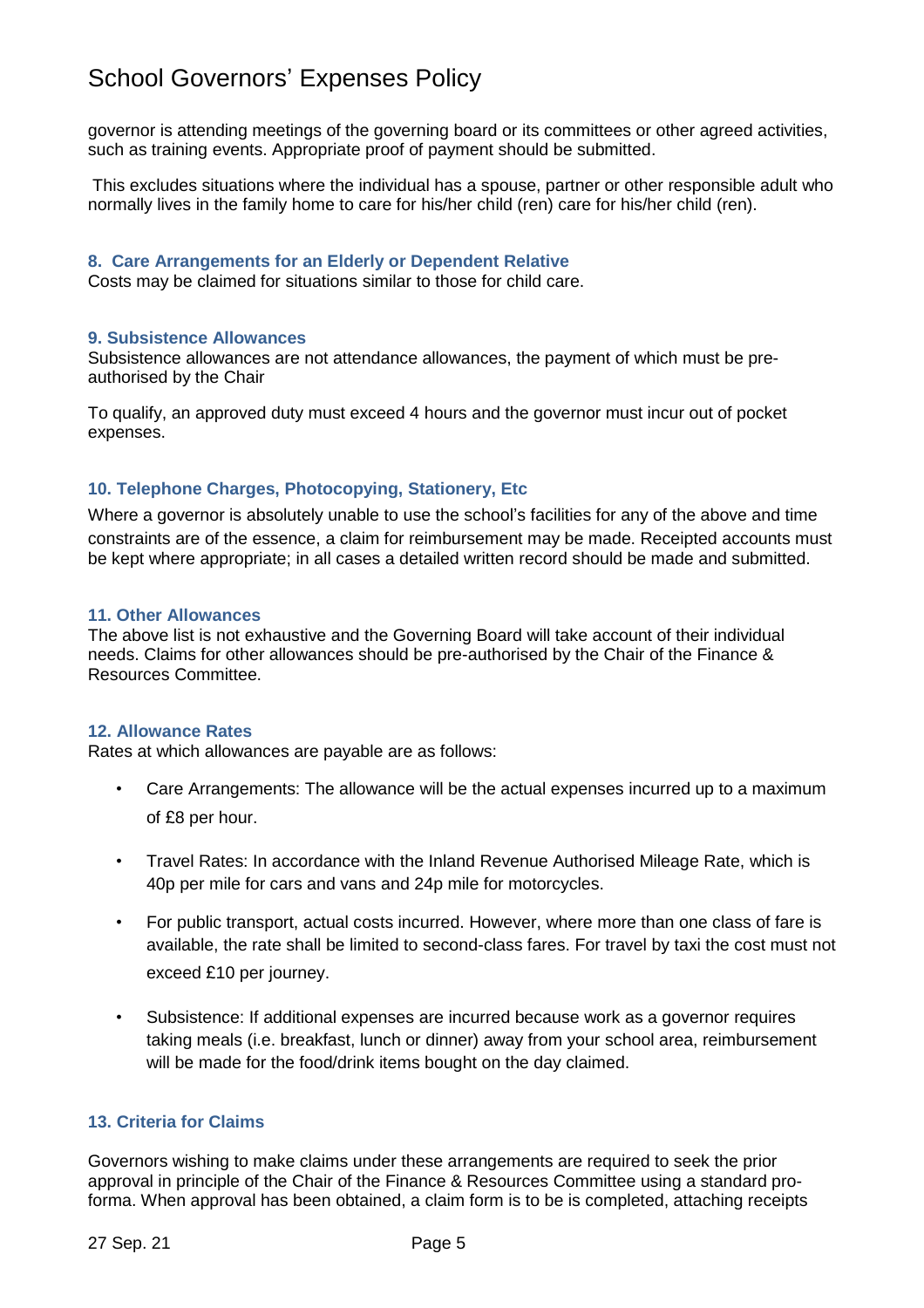where possible ( e.g. bus ticket, phone bill, taxi receipt, till receipt), and returned to the school addressed to the Chair of the Finance & Resources Committee within 4 weeks of the date the expenses were incurred.

Claims will be subject to independent audit and may be investigated if they appear excessive or inconsistent.

### **14. Payment**

Any claim for expenses must be processed correctly and records kept.

Claims will be authorised by the Chair of Governors or Chair of the Finance & Resources Committee and submitted to the Business Manager for payment.

The policy and amounts payable will be reviewed on an annual basis by the Finance & Resources Committee.

All expense claims should be made in the same financial year as the expenses have been incurred and authorised by Chair, or other nominated governor.

### **15. Claim Forms**

The attached format should be used for the submission of claims.

No governor should certify their own claim for expenses incurred.

Further copies of the relevant claim forms can be obtained by contacting the Clerk to the Governing Board.

The claimant should complete and sign the form and pass it to the nominated Finance & Resources governor.

The nominated governor is responsible for:

- verifying entitlement to the claim (i.e. that the claim relates to approved duties and that the claimant did attend)
- affirming that the claim seems reasonable
- certifying the claim and forwarding it for payment
- maintaining a record of claims which helps the Governing Board to exercise budgetary control and meet any requirement to report information about expenditure on governors' expenses
- monitoring claims against the budget and advising the Chair of any significant variance: especially shortfall!

### **16. Other Information**

In the case of use of private vehicles and insurance documentation, governors are reminded that if they use their cars for the discharge of their duties, they are responsible for checking that their insurance cover is sufficient and appropriate (e.g. business use).

### **17. Budget Setting**

The Chair of the Finance & Resources Committee will conduct an initial survey to establish the budget requirements in each category and present an annual budget request the Full Governing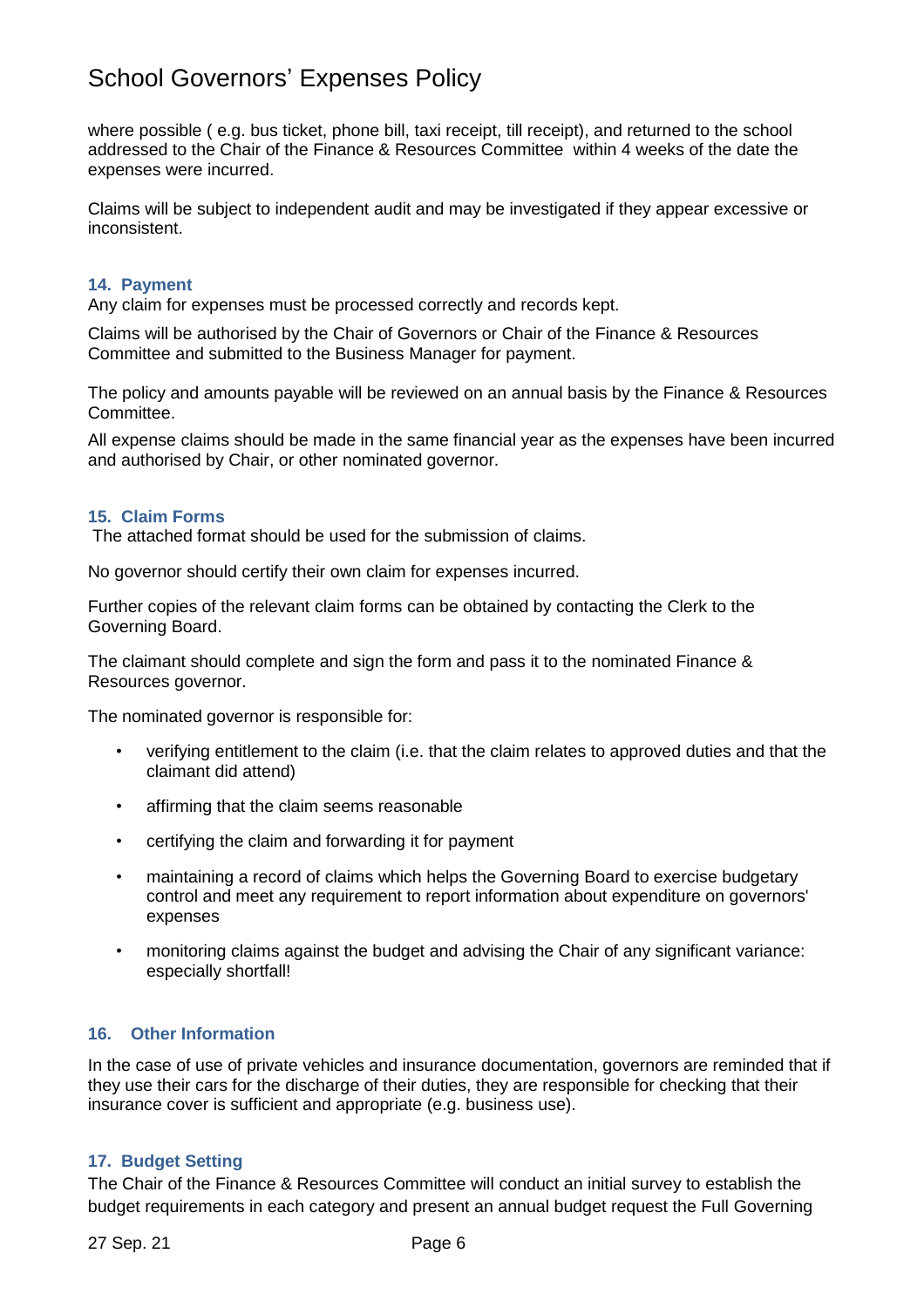Board. This must be approved prior to the launch of the scheme. The budget is to be managed by the Finance & Resources Committee in accordance with all other school budgets.

### **18. Review**

This Policy is to be reviewed whenever there is a change to the FGB or every three years, whichever happens first.

### **19. Authorisation**

Chair of the F&R Committee

Reviewed and agreed by the FGB - 27<sup>th</sup> September 2021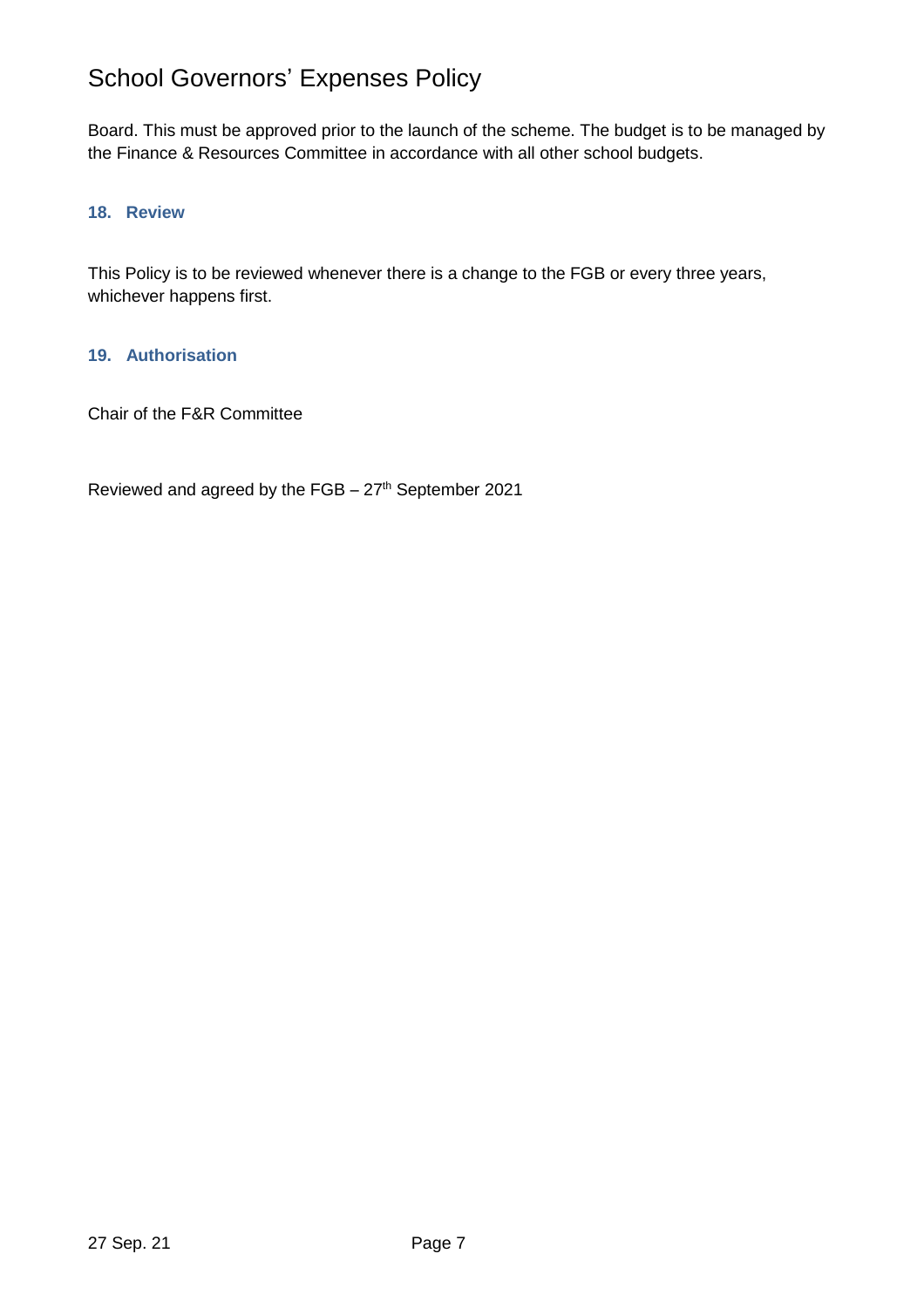### **Annex A**

### **Governor Expense Claim**

**Name**:

**Address:**

### **Telephone Number**: **e-mail address**

This section must be completed in full and where applicable receipts should be attached. Period of Claim:

### **From: To:**

### Actual Expenditure Incurred

| <b>Date</b> | <b>Details</b> | <b>Amount Claimed</b> |
|-------------|----------------|-----------------------|
|             |                |                       |
|             |                |                       |
|             |                |                       |
|             |                |                       |
|             |                |                       |
|             |                |                       |
|             |                |                       |

**Please turn over**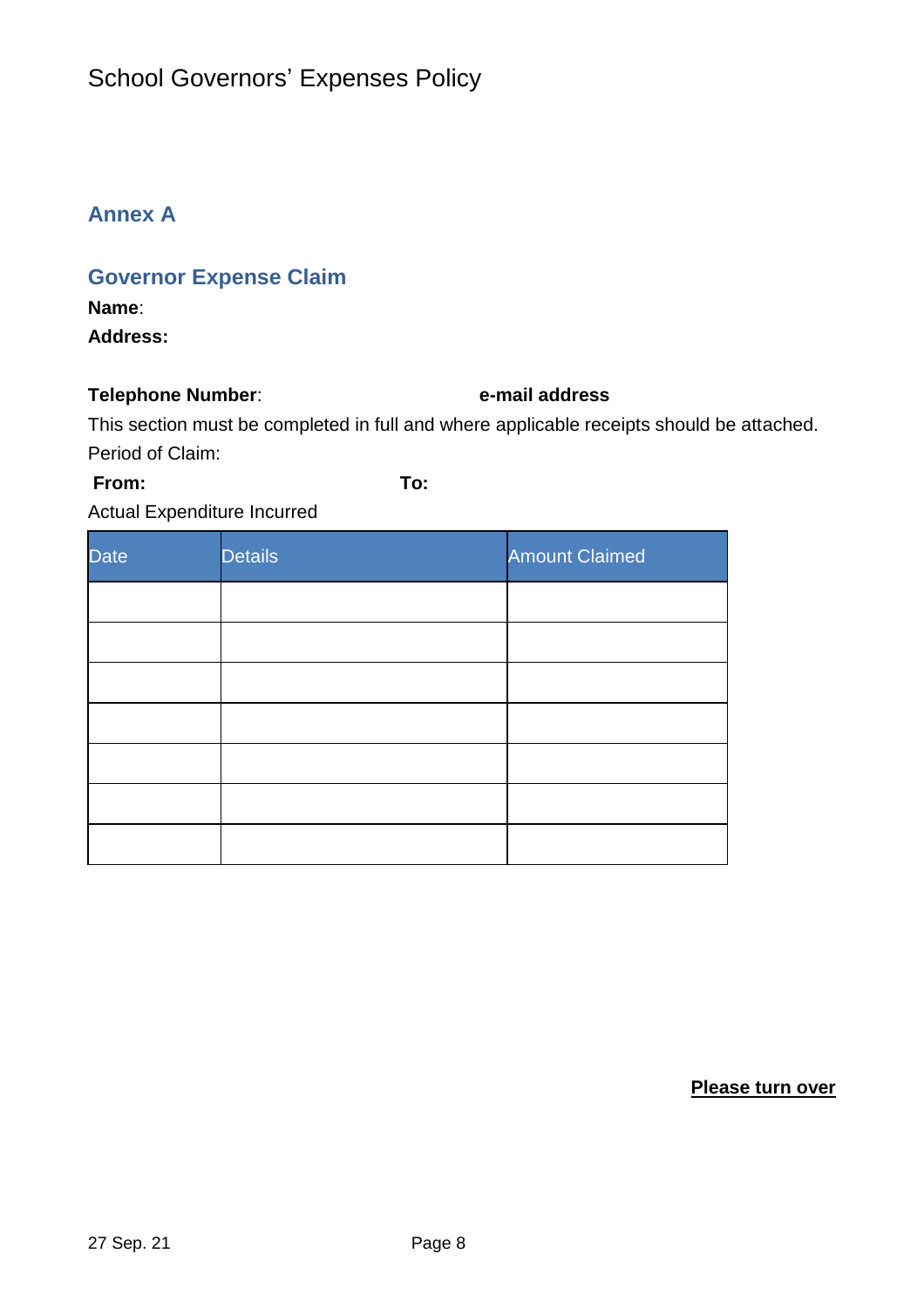Calculations checked by \_\_\_\_\_\_\_\_\_\_\_\_\_\_\_\_\_\_\_\_\_\_\_\_\_\_\_\_\_\_\_\_\_\_

Authorised (Chair, Headteacher or nominated governor) \_\_\_\_\_\_\_\_\_\_\_\_\_\_\_\_\_\_\_\_\_

| Signature of Certifying Officer |  |
|---------------------------------|--|
|---------------------------------|--|

(Finance & Resources Committee)

I declare that I have actually and necessarily incurred expenditure on subsistence for the purpose of enabling me to perform approved duties as a member of the Governing Board.

Signed \_\_\_\_\_\_\_\_\_\_\_\_\_\_\_\_\_\_\_\_\_\_\_\_\_\_\_\_ Date \_\_\_\_\_\_\_\_\_\_\_\_\_\_

Print \_\_\_\_\_\_\_\_\_\_\_\_\_\_\_\_\_\_\_\_\_\_\_\_\_\_\_\_